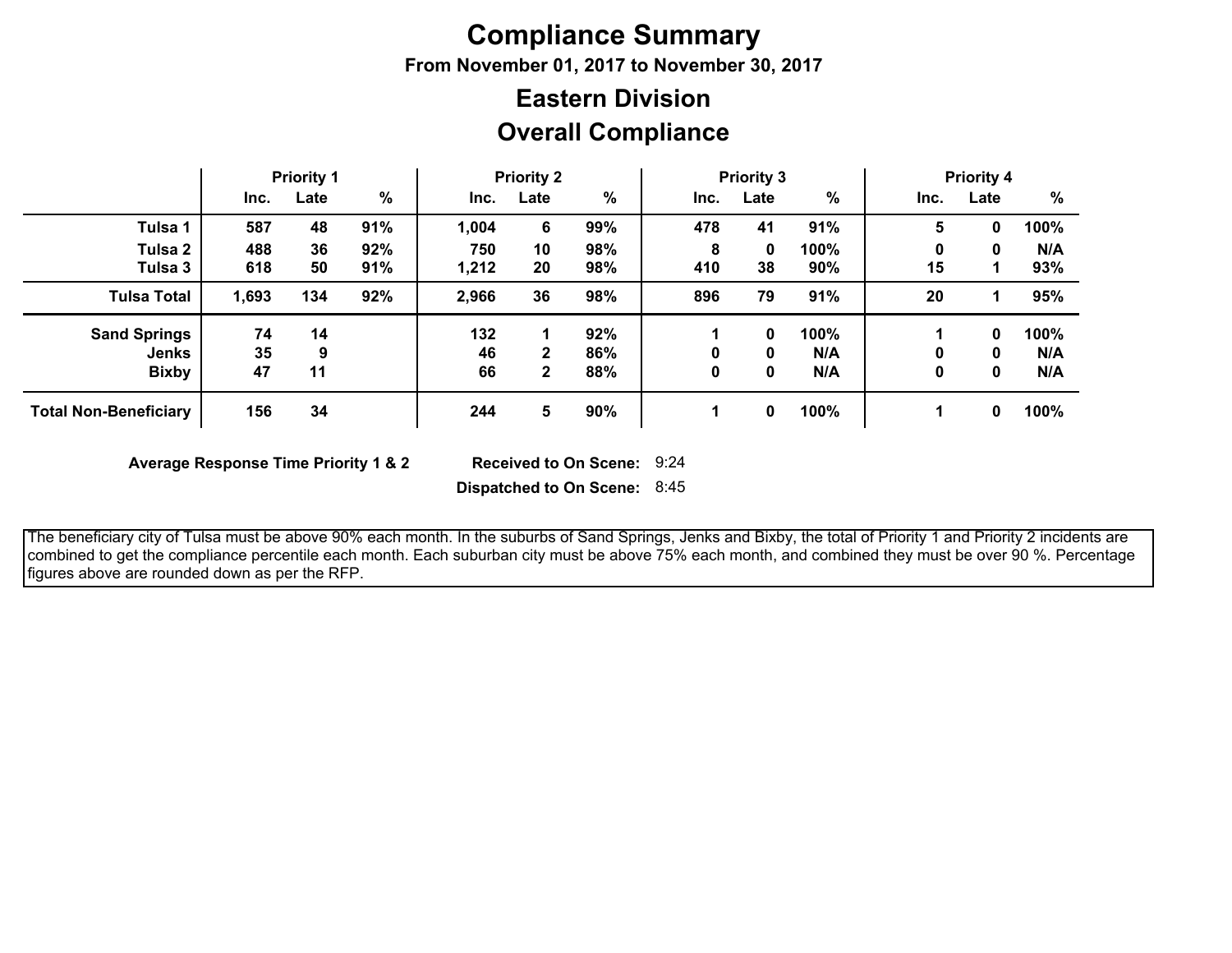# **Compliance Summary**

**From November 01, 2017 to November 30, 2017**

## **Overall Compliance Western Division**

|                               | <b>Priority 1</b> |              | <b>Priority 2</b> |       | <b>Priority 3</b> |      |      |             | <b>Priority 4</b><br>%<br>Inc.<br>Late |              |              |      |
|-------------------------------|-------------------|--------------|-------------------|-------|-------------------|------|------|-------------|----------------------------------------|--------------|--------------|------|
|                               |                   | Inc. Late    | %                 | Inc.  | Late              | $\%$ | Inc. | Late        | %                                      |              |              |      |
| <b>Oklahoma City 1</b>        | 948               | 61           | 93%               | 1,476 | 22                | 98%  | 360  | 10          | 97%                                    | 9            | $\mathbf{0}$ | 100% |
| <b>Oklahoma City 2</b>        | 992               | 116          | 88%               | 1,397 | 47                | 96%  | 230  | 11          | 95%                                    | 0            | 0            | N/A  |
| <b>Edmond</b>                 | 182               | 18           | 90%               | 232   | 5                 | 97%  | 65   | 6           | 90%                                    |              | 0            | 100% |
| <b>Total OKC &amp; Edmond</b> | 2,122             | 195          | 90%               | 3,105 | 74                | 97%  | 655  | 27          | 95%                                    | 10           | 0            | 100% |
| <b>Warr Acres</b>             | 28                | 3            |                   | 34    | $\mathbf{2}$      | 91%  | 0    | $\mathbf 0$ | N/A                                    | $\mathbf{0}$ | 0            | N/A  |
| <b>Bethany</b>                | 63                | 9            |                   | 99    | 4                 | 91%  | 1    | $\bf{0}$    | 100%                                   | $\bf{0}$     | 0            | N/A  |
| <b>Mustang</b>                | 34                |              |                   | 51    | 3                 | 88%  | 11   | 1.          | 90%                                    | $\mathbf 0$  | 0            | N/A  |
| <b>The Village</b>            | 30                | $\mathbf{2}$ |                   | 45    | 1                 | 96%  | 0    | 0           | N/A                                    | 0            | 0            | N/A  |
| <b>Nichols Hills</b>          | 3                 | 0            |                   | 8     | 1                 | 90%  | 0    | 0           | N/A                                    | $\mathbf 0$  | 0            | N/A  |
| <b>Total Non-Beneficiary</b>  | 158               | 21           |                   | 237   | 11                | 91%  | 12   |             | 91%                                    | 0            | $\mathbf 0$  | N/A  |
| Piedmont                      | 3                 |              |                   | 11    |                   |      | 0    |             |                                        | 0            |              |      |

**Average Response Time Priority 1 & 2** 

**Dispatched to On Scene:** 9:08 Received to On Scene: 9:39

 The beneficiary cities of Oklahoma City and Edmond must be above 90% each month. In the suburbs of Warr Acres, Bethany, Mustang, The Village, and Nichols Hills, the total of Priority 1 and Priority 2 incidents are combined to get the compliance percentile each month. Each suburban city must be above 75% each month, and combined they must be over 90 %. Percentage figures above are rounded down as per the RFP.